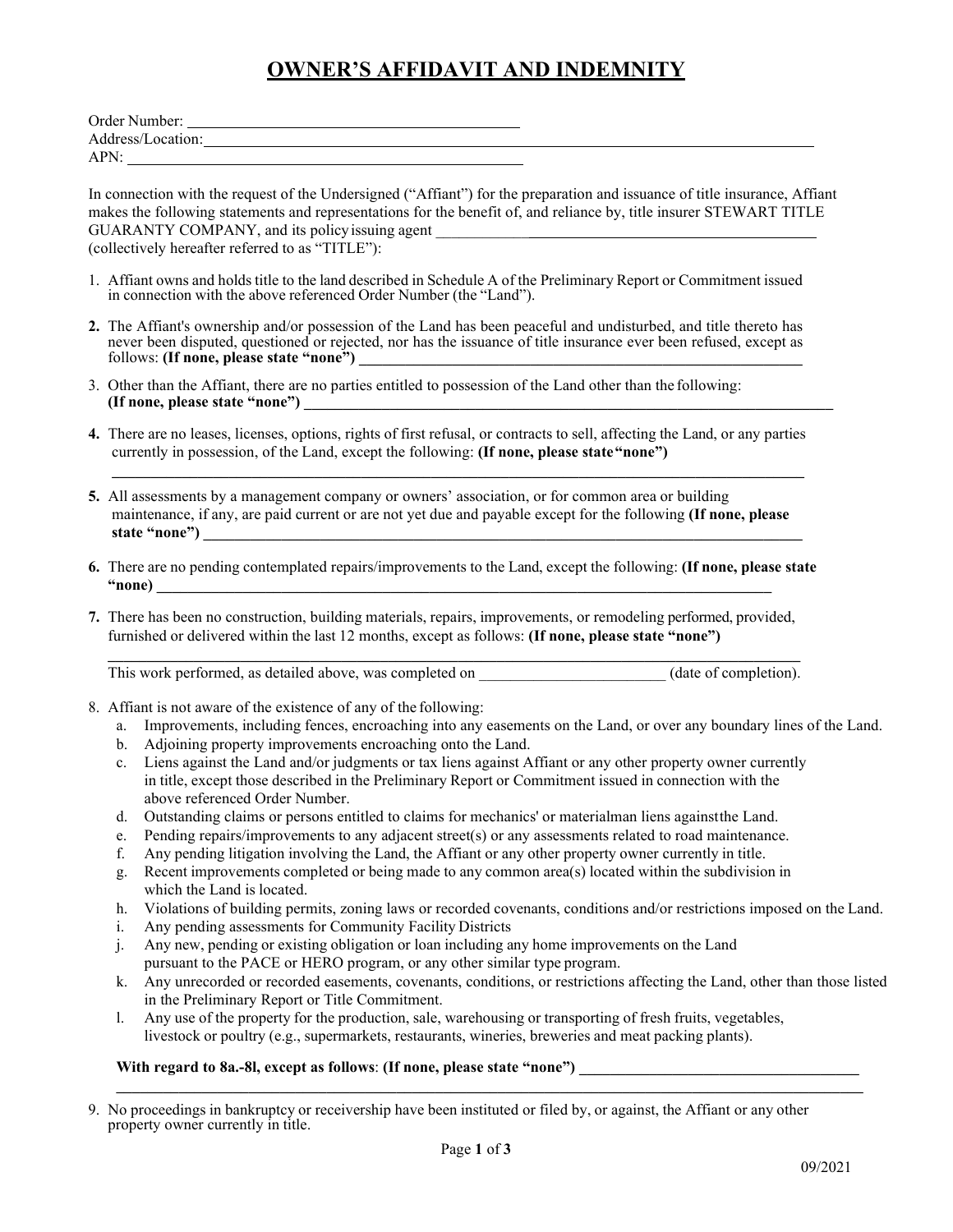## **OWNER'S AFFIDAVIT AND INDEMNITY**

**10.** There are no unpaid taxes, assessments or utility type bills including but not limited to bills for water, sewer, hazardous waste, recycling, storm drain and/or rubbish and there are no liens related to such utilities from or on the Land, with the exception of the following: **(If none, please state "none")**

**\_\_\_\_\_\_\_\_\_\_\_\_\_\_\_\_\_\_\_\_\_\_\_\_\_\_\_\_\_\_\_\_\_\_\_\_\_\_\_\_\_\_\_\_\_\_\_\_\_\_\_\_\_\_\_\_\_\_\_\_\_\_\_\_\_\_\_\_\_\_\_\_\_\_\_\_\_\_\_\_\_\_\_**

- **11.** There are no financial obligations secured by trust deeds, mortgages, financing statements, vendor's liens, security agreements or otherwise, against the Land, except as set forth in the Preliminary Report, proforma and/or Commitment, and as set forth below: **(If none, please state "none")** Creditor Approximate Balance
- **12.** There has been no harvesting or production of any oil, gas, geothermal materials or other minerals from or on the Land and there are no oil, gas, geothermal and/or mineral leases, licenses, options, rights of first refusal, and/or contracts to sell, affecting the mineral rights associated with the Land, or other parties currently in possession, of the mineral rights on the Land, except the following: **(If none, please state"none")**
- **13.** Other than the Affiant, there are no other parties currently in possession of the Land, including but not limited to, any possessory interest associated with the harvesting of any oil, gas, geothermal materials or other minerals, except the following: **(If none, please state "none")**

**\_\_\_\_\_\_\_\_\_\_\_\_\_\_\_\_\_\_\_\_\_\_\_\_\_\_\_\_\_\_\_\_\_\_\_\_\_\_\_\_\_\_\_\_\_\_\_\_\_\_\_\_\_\_\_\_\_\_\_\_\_\_\_\_\_\_\_\_\_\_\_\_\_\_\_\_\_\_\_\_\_\_\_**

14. Affiant has not executed and will not execute any documents or instruments related to the title to, or interest in, the Land prior to the recordation of the documents in this transaction.

**\_\_\_\_\_\_\_\_\_\_\_\_\_\_\_\_\_\_\_\_\_\_\_\_\_\_\_\_\_\_\_\_\_\_\_\_\_\_\_\_\_\_\_\_\_\_\_\_\_\_\_\_\_\_\_\_\_\_\_\_\_\_\_\_\_\_\_\_\_\_\_\_\_\_\_\_\_\_\_\_\_\_\_**

15. By signing below, Affiant agrees to cooperate with TITLE and, upon request from TITLE, to promptly provide and/or execute, any corrective or curative information or documentation requested.

This is a sworn affidavit and is made for the purpose of inducing TITLE to provide certain insurance coverage to a purchaser and/or lender, and the representations contained herein are material to such insurance coverage. The undersigned hereby indemnifies and holds Stewart Title Guaranty Company and its policy issuing agent identified above harmless from any loss or damage, liability, costs, expenses and attorneys' fees which it may sustain under its policies of title insurance or commitments to the extent any representation contained herein is incorrect. The undersigned understands that TITLE may decide not to provide the requested title insurance despite the information and affirmations contained herein.

**PLEASE READ, COMPLETE AND RESPOND TO ALL STATEMENTS CONTAINED IN THIS OWNER'S AFFIDAVIT AND INDEMNITY BEFORE SIGNING IN THE PRESENCE OF A NOTARY PUBLIC. THE NOTARY PUBLIC WILL EXECUTE THE ACKNOWLEDGMENT ON THE FOLLOWING PAGE. HOWEVER, IF YOU DO NOT UNDERSTAND OR HAVE ANY QUESTIONS ABOUT THIS AFFIDAVIT, YOU SHOULD SEEK THE ASSISTANCE OF YOUR INDEPENDENT FINANCIAL AND/OR LEGAL ADVISOR BEFORE SIGNING.**

| Signature     | Signature     |
|---------------|---------------|
| Printed Name: | Printed Name: |
| Date Signed:  | Date Signed:  |